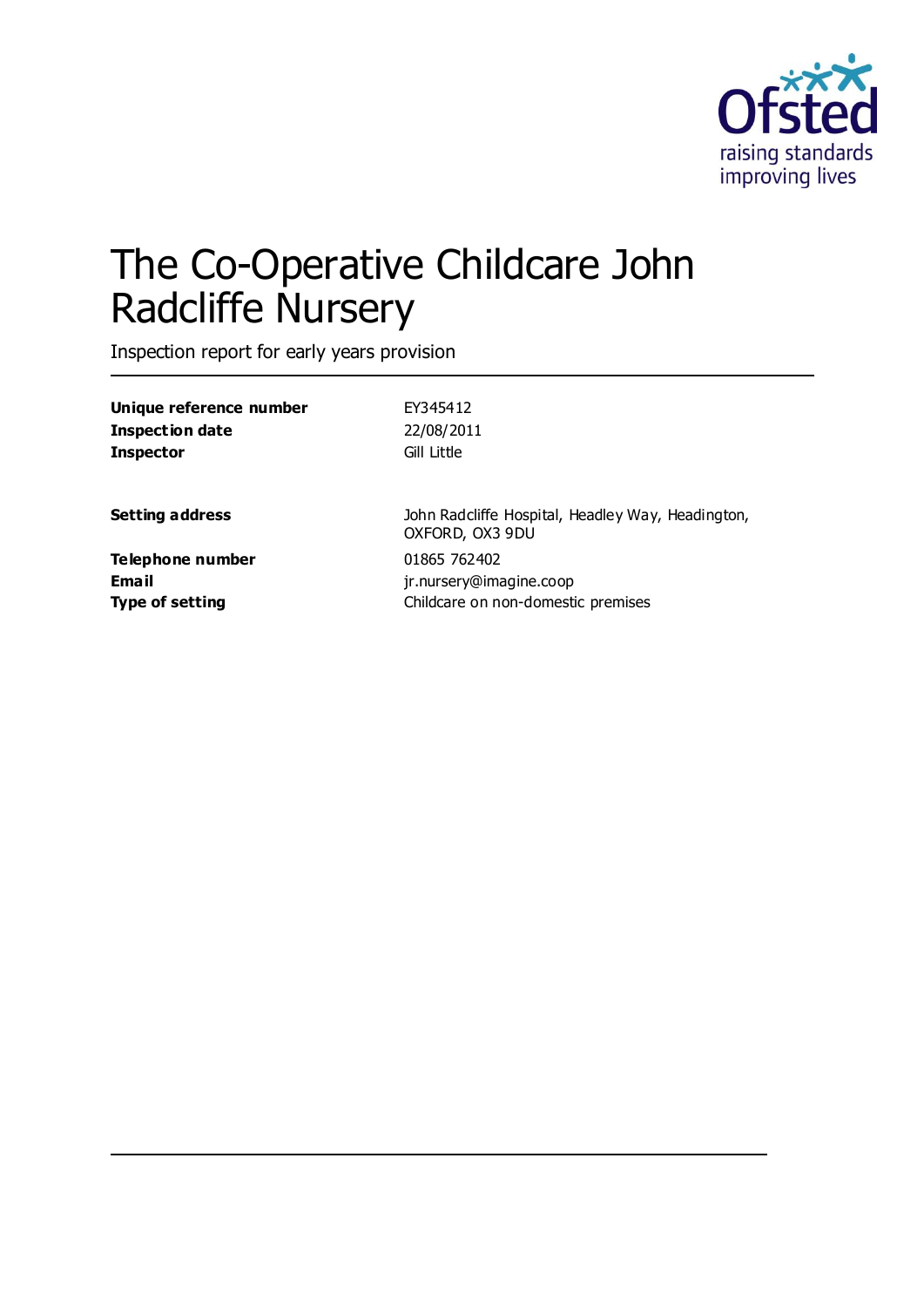The Office for Standards in Education, Children's Services and Skills (Ofsted) regulates and inspects to achieve excellence in the care of children and young people, and in education and skills for learners of all ages. It regulates and inspects childcare and children's social care, and inspects the Children and Family Court Advisory Support Service (Cafcass), schools, colleges, initial teacher training, work-based learning and skills training, adult and community learning, and education and training in prisons and other secure establishments. It assesses council children's services, and inspects services for looked after children, safeguarding and child protection.

If you would like a copy of this document in a different format, such as large print or Braille, please telephone 0300 123 1231, or email enquiries@ofsted.gov.uk.

You may copy all or parts of this document for non-commercial educational purposes, as long as you give details of the source and date of publication and do not alter the information in any way.

T: 0300 123 1231 Textphone: 0161 618 8524 E: enquiries@ofsted.gov.uk W: [www.ofsted.gov.uk](http://www.ofsted.gov.uk/)

© Crown copyright 2011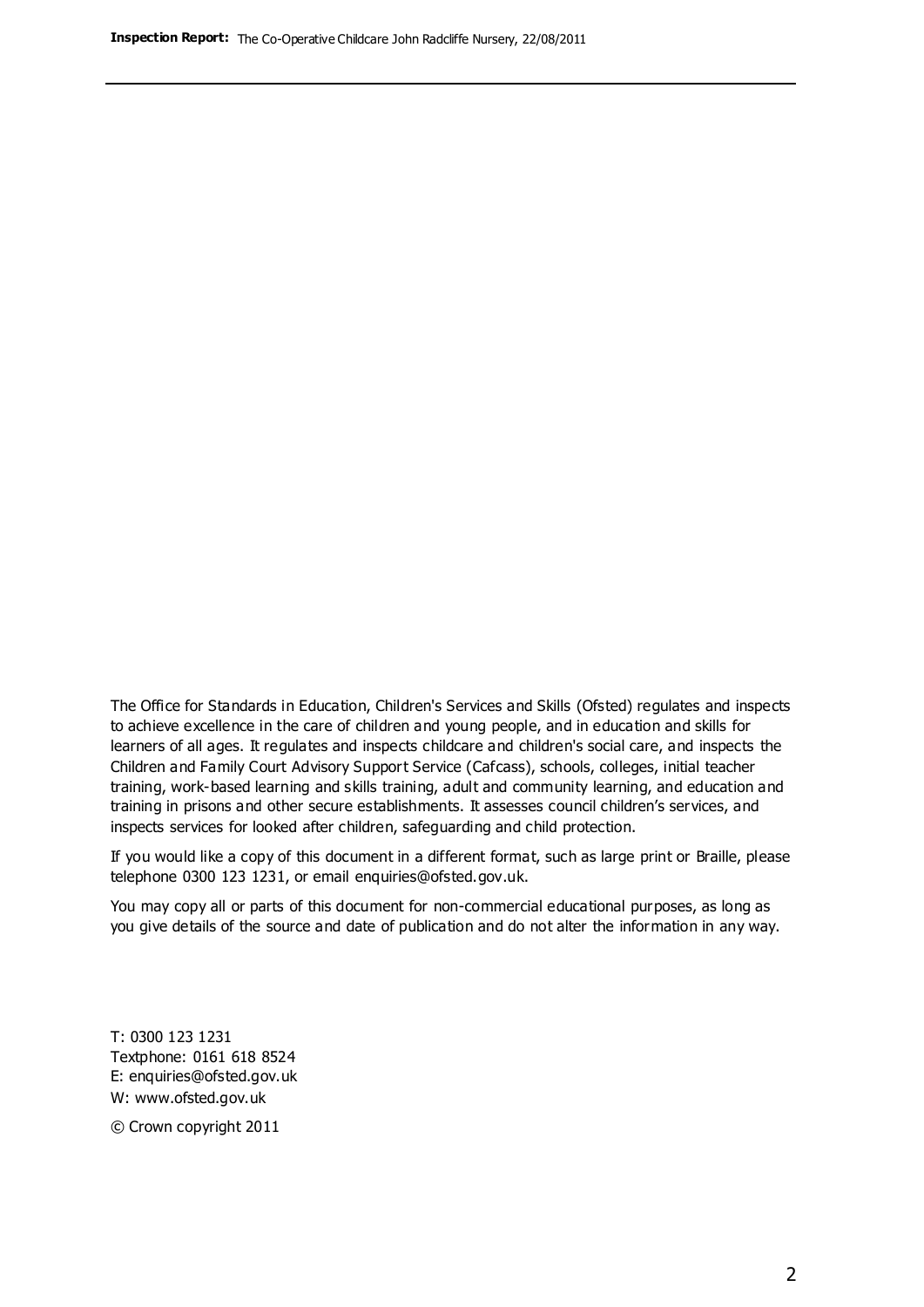#### **Introduction**

This inspection was carried out by Ofsted under Sections 49 and 50 of the Childcare Act 2006 on the quality and standards of the registered early years provision. 'Early years provision' refers to provision regulated by Ofsted for children from birth to 31 August following their fifth birthday (the early years age group). The registered person must ensure that this provision complies with the statutory framework for children's learning, development and welfare, known as the *Early* Years Foundation Stage.

The provider must provide a copy of this report to all parents with children at the setting where reasonably practicable. The provider must provide a copy of the report to any other person who asks for one, but may charge a fee for this service (The Childcare (Inspection) Regulations 2008 regulations 9 and 10).

The setting also makes provision for children older than the early years age group which is registered on the voluntary and/or compulsory part(s) of the Childcare Register. This report does not include an evaluation of that provision, but a comment about compliance with the requirements of the Childcare Register is included in Annex B.

Please see our website for more information about each childcare provider. We publish inspection reports, conditions of registration and details of complaints we receive where we or the provider take action to meet the requirements of registration.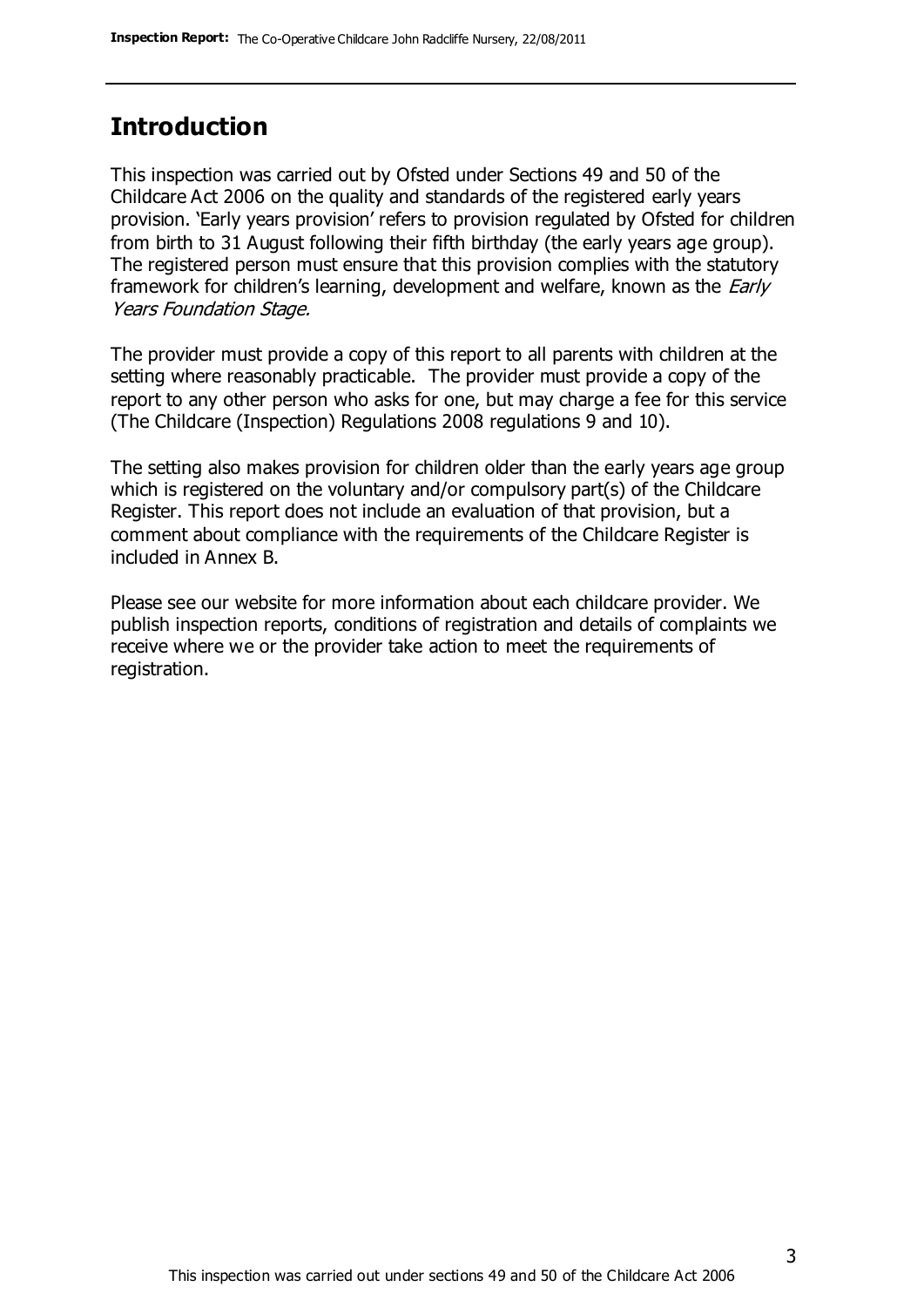## **Description of the setting**

The Co-operative Childcare at the John Radcliffe opened in 2007. It is one of 29 provisions run by The Midcounties Co-operative Limited. It operates from premises on the ground floor of the West Wing in the John Radcliffe Hospital in Oxford. It comprises of five playrooms with associated facilities, including cloakrooms, kitchens and sleeping areas. There are several enclosed outdoor play areas for the different age groups. The provision provides places for families employed by the hospital trust, the staff of the John Radcliffe Hospital and members of the public. The provision is registered on the Early Years Register and both the compulsory and voluntary parts of the Childcare Register to care for a maximum of 96 children under eight, of whom not more than 36 may be under 2 years at any one time. It is currently caring for 89 children on the Early Years Register. There are currently no children on roll on the Childcare Register. The provision supports children with special educational needs and/or disabilities, and children who speak English as an additional language.

The provision operates on weekdays from 7am until 6pm all year. It is in receipt of funding for the provision of free early education for children aged three and four. Partnership arrangements are in place with other early years settings, including schools which children transfer to at the end of their time at the provision.

The provision employs 22 staff of whom 15 hold relevant qualifications. In addition, six staff are working towards a relevant qualification.

## **The overall effectiveness of the early years provision**

Overall the quality of the provision is good.

Children make good progress towards the early learning goals in this safe, friendly and nurturing environment. There are a good range of activities, both indoors and outdoors, and all children play outside daily, although the time for this is more limited for the younger age groups. Staff show a clear understanding of children's individual needs and plan activities to reflect their interests. They strive to maintain strong partnerships with parents, other early years settings and outside agencies in order to enhance continuity and consistency for children. There is an effective focus within the provision on self-evaluation and staff show a positive commitment to continuous improvement. They have responded well to recommendations set at the last inspection.

#### **What steps need to be taken to improve provision further?**

To further improve the early years provision the registered person should: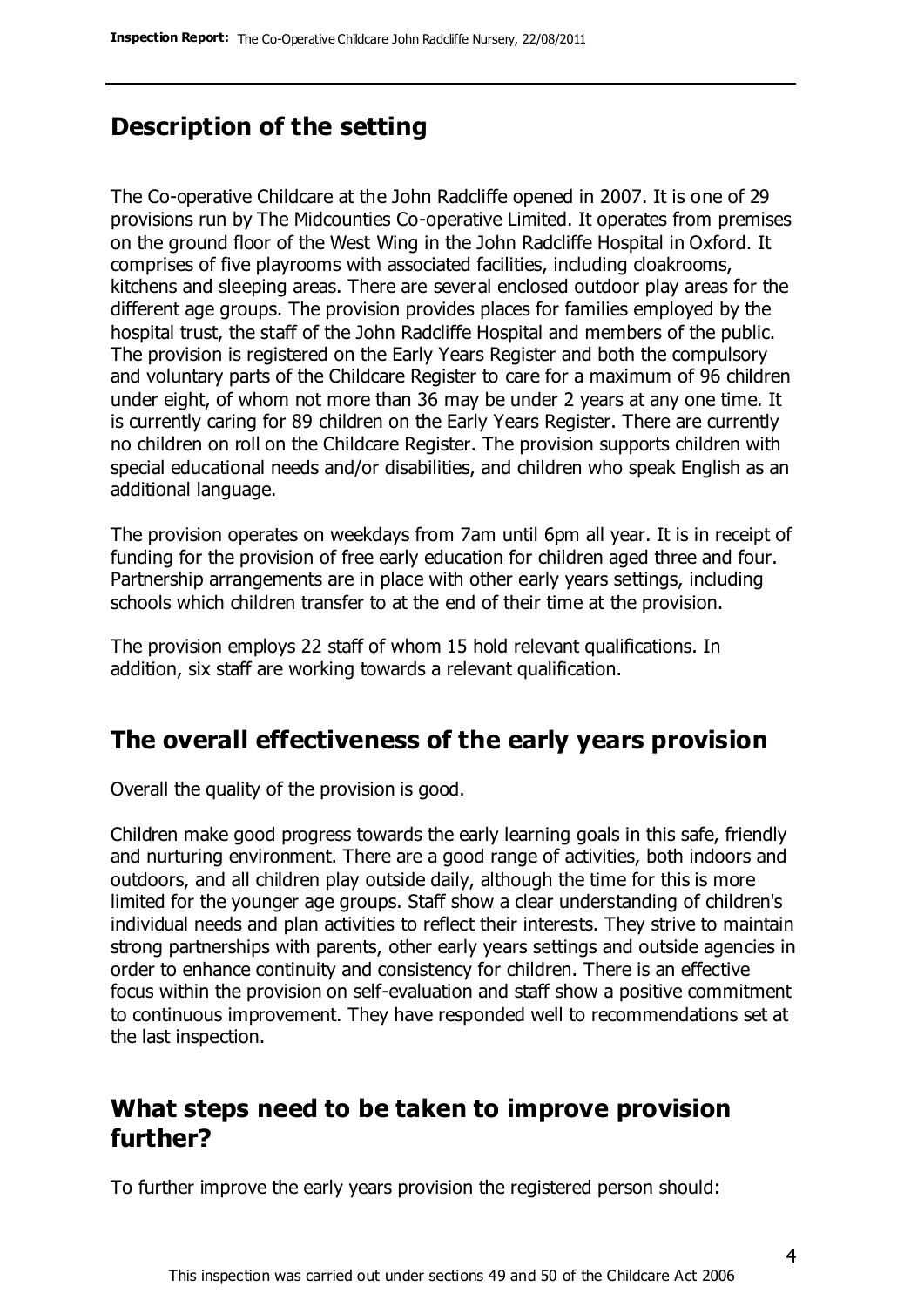• increase the time available for children in the younger age groups to access outdoor play.

# **The effectiveness of leadership and management of the early years provision**

Staff have a clear understanding of safeguarding children procedures and regularly attend relevant training. They are familiar with possible symptoms of abuse and what to do if they have concerns. Rigorous recruitment procedures help to ensure that staff are suitable for their roles and have relevant qualifications and background checks. In addition, all staff hold first aid qualifications, ensuring that children are well cared for in the event of an accident. Robust risk assessments together with effective hygiene procedures result in a safe and clean environment. A wide range of policies and paperwork effectively support the efficient management of the provision.

Each playroom is well resourced with an attractive range of good quality toys and activities which children can access easily. Children learn to take care of their environment by helping to tidy up and contributing to 'green' projects, such as switching off electrical items for a period of time or helping to tidy their local community. All age groups play outdoors on a daily basis and older children can access these areas freely for most of the day.

Staff actively promote equality and diversity. Throughout the provision resources and visual aids reflect positive images of different cultures, disabilities and men and women in different roles. Close relationships with key children, together with routine monitoring of progress, effectively help staff to identify children who require additional support. Staff embrace the use of different languages and learn keywords in children's home languages to effectively support communication. At the same time a strong emphasis on English helps children with additional languages make good progress. Staff working with children with special educational needs and/or disabilities have a clear understanding of their individual requirements. They work closely with outside agencies to ensure that strategies are consistent and effective.

Staff strive to maintain good relationships with parents. They keep them well informed about their children's progress and day-to-day events within the provision. They encourage parents to contribute their observations of children's progress at home by completing 'wow vouchers' to record significant achievements. They arrange a variety of social events to encourage parents to come into the nursery and spend time with their children and key persons. These include Mother's Day and Father's Day breakfasts and an end of year children's graduation, which are very popular events. Staff also encourage parents to share information about other early years settings which children attend and have introduced a communication book for this purpose. They work closely with schools which children transfer to, inviting teachers into the provision and providing them with children's progress records.

Self-evaluation procedures take account of the views of staff, parents and children.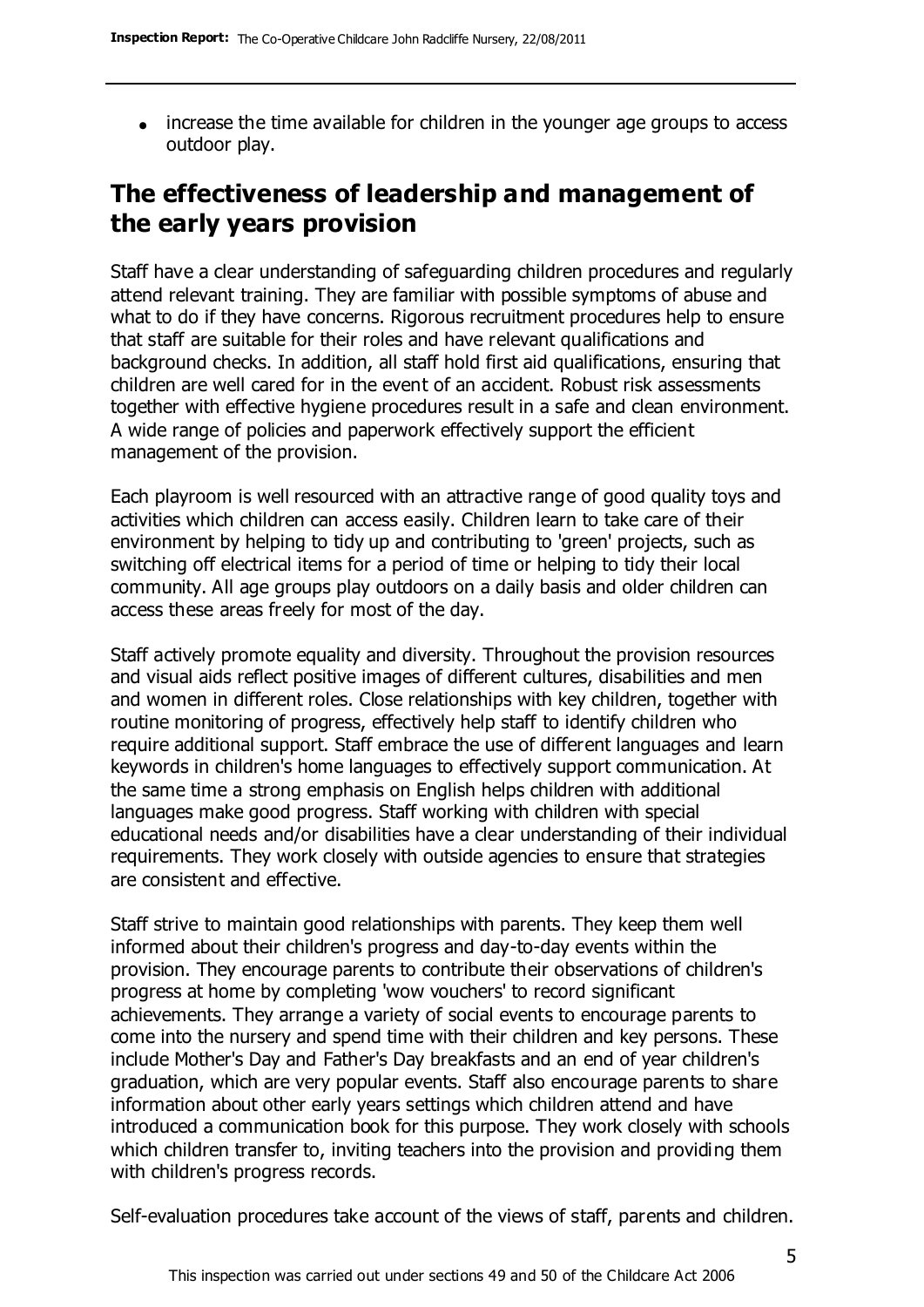Since the last inspection staff have improved practice to reflect children's interests, support children's understanding of healthy eating and provide increased opportunities to develop mark making skills. Staff are well supported in accessing further training to enhance their knowledge and understanding. Morale throughout the nursery is good and staff are enthusiastic, caring and friendly.

#### **The quality and standards of the early years provision and outcomes for children**

Children throughout the nursery display a strong sense of belonging. Despite recent changes to the staffing structure they are very settled and have good relationships with their key persons and other staff. They show a positive approach to learning, engaging readily in the activities on offer. They develop a strong sense of fairness and good social skills as staff routinely reinforce the importance of sharing and being kind to each other.

They also develop a good understanding of how to keep themselves safe as staff remind them about safety rules and why these are important. For example, they learn not to pull the basketball stand over as staff show them how to play with this safely and they learn not to stand on each other's feet as staff explain that they will get 'squashed'.

Children learn about good practices which lead to a healthy lifestyle. They enjoy healthy foods, such as melon, raspberries and kiwi at snack time, together with a pasta dish for lunch. They understand that these foods are good for them as staff routinely talk to them about healthy eating and they spend time with the cook and tending to their herbs and vegetables in their own allotment. Children develop good hygiene practices from an early age as even the youngest are taught to wipe or wash their hands carefully before eating. Older children relish the opportunity to freely play outdoors giving them plenty of time for fresh air and exercise. Children under the age of two are taken outside at least twice a day and also have outings in the local community. However, they do spend the majority of their time indoors which has some limitations for outdoor learning, fresh air and exercise.

All children enjoy a good range of activities which cover all areas of learning. Books and mark making activities are available in each room as well as in some outdoor areas. Children enjoy snuggling up to staff to listen to a story and they develop early mark making and coordination skills by exploring shaving foam, paint and chalkboards as well as using crayons and paper. They watch keenly as staff draw pictures and write letters and words, which inspires them to copy and create their own marks. A range of equipment, such as post-it notes, diaries and clipboards help children to recognise that writing can be used for different purposes. Children with English as an additional language quickly develop a range of vocabulary as staff engage them in good quality interactions. Children develop problem-solving skills and learn about numbers as staff routinely talk to them about such concepts. They build towers from building blocks with lots of praise and encouragement from staff. They learn how cogs work and how jigsaw pieces fit together. They practise counting through everyday activities and through number songs, which staff sing with enthusiasm. They learn about the world around them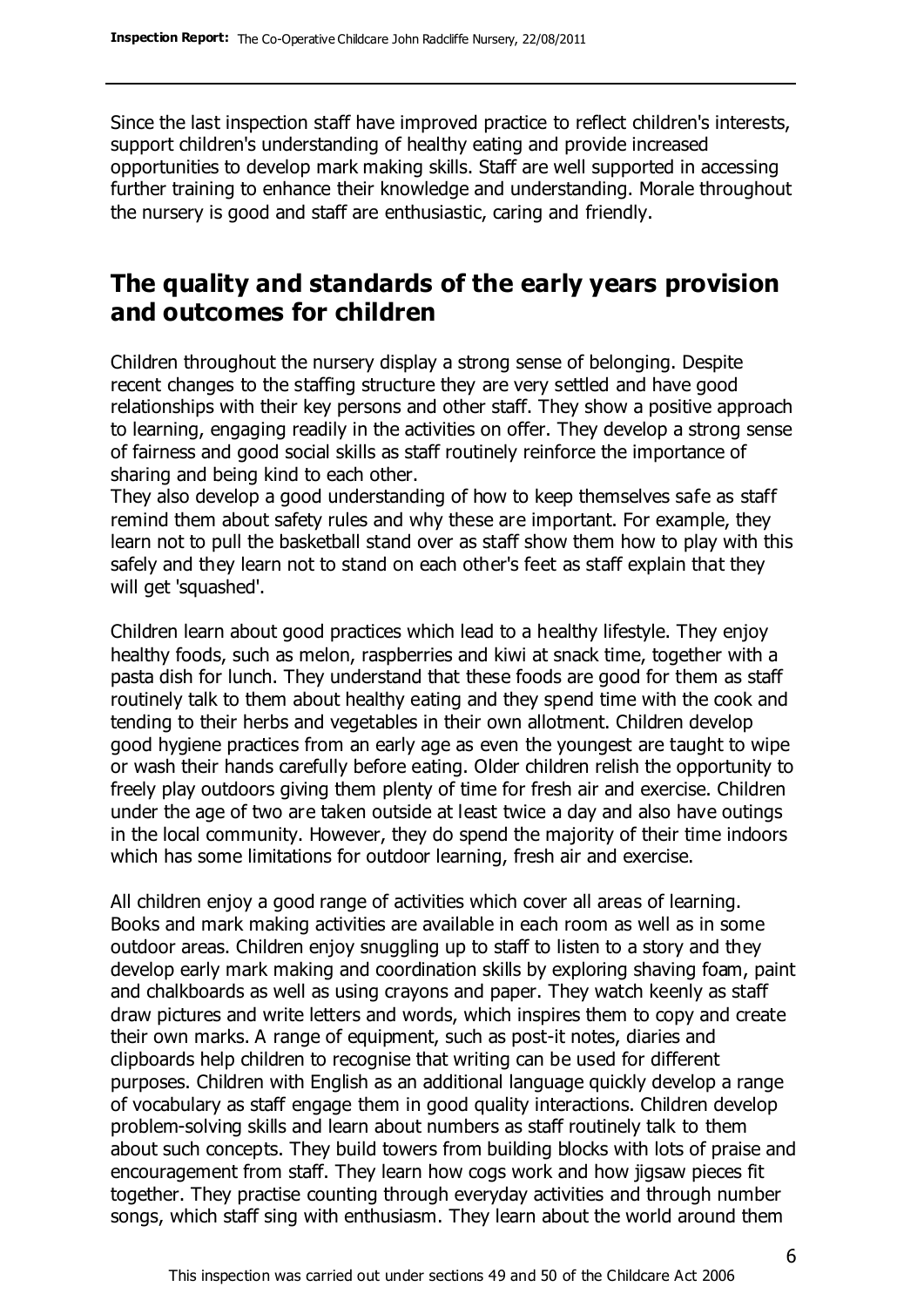by accessing a wide range of materials. For example, babies and younger toddlers explore plastic bottles filled with a variety of objects and baskets filled with natural materials. They also help to look after their African snails and fish with support from staff. Older toddlers become engrossed in water play as they wash and shampoo their baby dolls and staff engage them in good quality discussions about how they wash their hair at home and the differences between curly and straight hair. Creativity is encouraged in all age groups and children are able to follow their own interests. An enthusiastic singing session in the older toddler age group encourages children to use musical instruments and to contribute their ideas of different animals, colours and sizes as part of the songs. In the pre-school age group, children are fascinated using brushes and water to paint on the ground and then decide to paint the windows. This inspires them to become 'window cleaners' and staff extend this play by providing sponges. Children with special educational needs and/or disabilities are able to fully integrate with such activities with positive and effective support from staff.

Staff routinely observe children's progress and use these observations to plan further activities. Tracking sheets enable staff to check children's progress against the Early Years Foundation Stage guidance and to plan activities to fill any gaps. Care plans for every child detail their likes, dislikes, routines and preferences and these, together with ongoing information from home, help staff to reflect children's interests in the activities provided.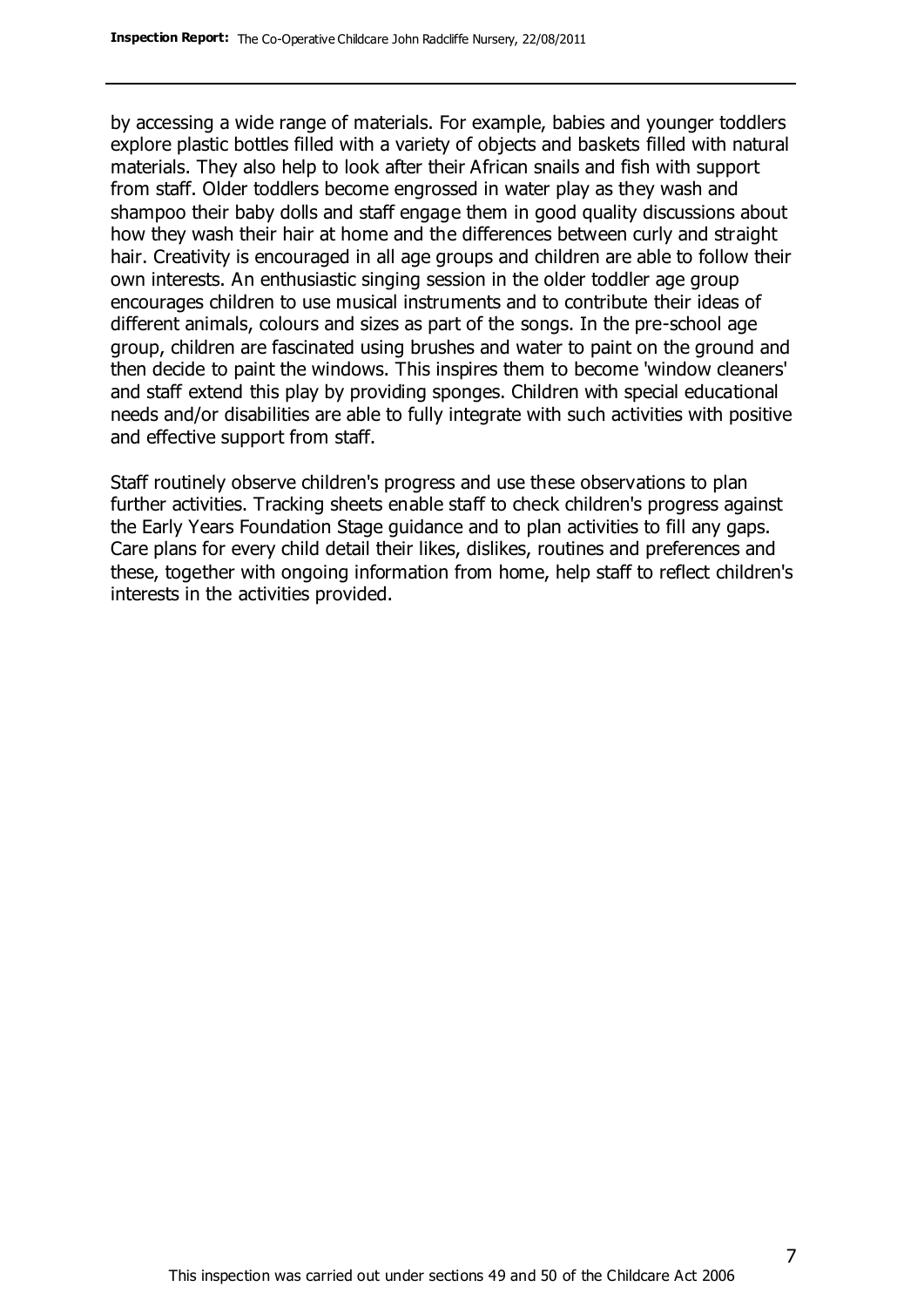# **Annex A: record of inspection judgements**

#### **The key inspection judgements and what they mean**

Grade 1 is Outstanding: this aspect of the provision is of exceptionally high quality Grade 2 is Good: this aspect of the provision is strong Grade 3 is Satisfactory: this aspect of the provision is sound Grade 4 is Inadequate: this aspect of the provision is not good enough

#### **The overall effectiveness of the early years provision**

| How well does the setting meet the needs of the<br>children in the Early Years Foundation Stage? |  |
|--------------------------------------------------------------------------------------------------|--|
| The capacity of the provision to maintain continuous                                             |  |
| improvement                                                                                      |  |

#### **The effectiveness of leadership and management of the early years provision**

| The effectiveness of leadership and management of the             |  |
|-------------------------------------------------------------------|--|
| <b>Early Years Foundation Stage</b>                               |  |
| The effectiveness of leadership and management in embedding       |  |
| ambition and driving improvement                                  |  |
| The effectiveness with which the setting deploys resources        |  |
| The effectiveness with which the setting promotes equality and    |  |
| diversity                                                         |  |
| The effectiveness of safeguarding                                 |  |
| The effectiveness of the setting's self-evaluation, including the |  |
| steps taken to promote improvement                                |  |
| The effectiveness of partnerships                                 |  |
| The effectiveness of the setting's engagement with parents and    |  |
| carers                                                            |  |

#### **The quality of the provision in the Early Years Foundation Stage**

The quality of the provision in the Early Years Foundation Stage  $\vert$  2

#### **Outcomes for children in the Early Years Foundation Stage**

| <b>Outcomes for children in the Early Years Foundation</b>    |  |
|---------------------------------------------------------------|--|
| <b>Stage</b>                                                  |  |
| The extent to which children achieve and enjoy their learning |  |
| The extent to which children feel safe                        |  |
| The extent to which children adopt healthy lifestyles         |  |
| The extent to which children make a positive contribution     |  |
| The extent to which children develop skills for the future    |  |

Any complaints about the inspection or report should be made following the procedures set out in the guidance available from Ofsted's website: www.ofsted.gov.uk